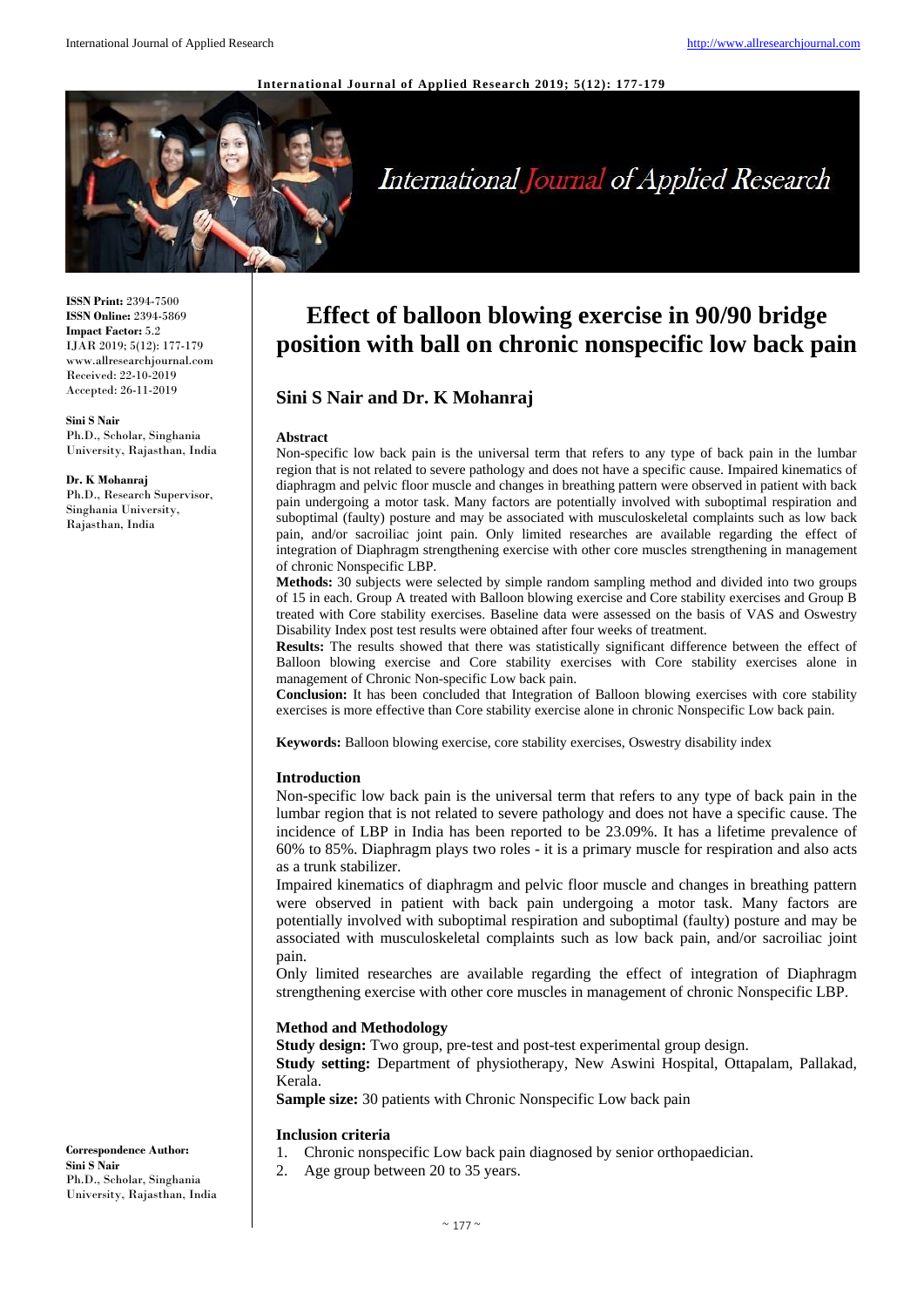- 3. Pain in VAS with the range of 5 to 7.
- 4. Duration of symptoms with more than 3 months.
- 5. Both sexes.

# **Exclusion criteria**

- 1. Low back pain with Specific Pathology.
- 2. Acute and sub-acute stage LBP.
- 3. Low back pain with radiating pain down to lower limb.
- 4. Low back pain with Sensory motor loss in lower limb.
- 5. Recent Trauma
- 6. Surgery in Low back

#### **Outcome measure**

- 1. VAS
- 2. Oswestry Disability Index

### **Procedure**

30 Patients with Chronic Nonspecific Low back pain as per inclusion and exclusion criteria were taken up for the study and assigned to experimental and control group with 15 patients in each group. Patients in Experimental group received Core stability exercises concentrating on Lumbar spine stabilizer muscles like Transverse abdominis, Mulfidus and pelvic floor muscles and Balloon blowing exercises concentrating on Diaphragm. Patients were made to lie on the back with feet flat on a wall with hips and knees bent at a 90<sup>0</sup>. With one hand placed above the head and other one holding the Balloon a ball of 5 inches in diameter were placed to hold in between the patient's knees. Patients were instructed to inhale through nose and exhale through mouth into the balloon while doing posterior pelvic tilt. This process was repeated for 4 to 5 times without substitutions strategies by phasic muscle groups. Control group received only Core stability exercises concentrating on Lumbar spine stabilizer muscles like Transverse abdominis, Mulfidus and pelvic floor muscles. For short term pain relief both the group received Interferential therapy in addition to their respective exercise program with each session extending up to 45 minutes on Alternate days of the week for a month (4 weeks)

# **Statistical analysis**

# **Pain**

Paired 't' test – Visual analogue scale Post-test values of group A and group B



**Fig 1:** Pain

# **Disability**

Paired 't' test – Oswestry Disability Index. Post-test values of group A and group B



**Fig 2:** Disability

#### **Results and Discussion**

Statistical analysis using Paired 't' test concluded that there was a significant decrease in pre to post values of Pain and Disability in both Balloon blowing exercise group and Core stability exercise group. Unpaired 't' test has shown that there was a significant difference between the effect of Balloon blowing exercise along with core stability exercise and Core stability exercise alone in Chronic nonspecific Low back pain. In this study, Balloon blowing exercise with core stability exercise group has shown significantly better improvement than Core stability exercise group alone. The reason may be that The Balloon blowing exercises provide an optimal zone of apposition (ZOA) of the diaphragm that may help to address LBP and this exercise have been designed in such a way, that all the core muscles get recruited while performing the exercises. During inspiration, the diaphragm contracts concentrically, whereas the transversus abdominis contracts eccentrically. The muscles function in reverse during exhalation with the diaphragm contracting eccentrically while the transversus abdominis contracts concentrically. Optimal strength in diaphragm may optimally recruit and integrate all the stabilizer muscles of Thoracolumbar fascia which naturally stabilises the Low back area of spine.

#### **Conclusion**

This study concludes that balloon blowing exercise is a good exercise which can be done along with other core stability exercise to get the optimal pain reduction and improvement in functional status of patients with chronic Nonspecific low back pain than Core stability exercises alone.

#### **Reference**

- 1. Perri M. Pain and Faulty Breathing: A Pilot Study. J of Bodywork and Movement Therapies. 2004; 8:297-306.
- 2. Hodges PW, Richardson CA. Inefficient muscular stabilization of the lumbar spine associated with low back pain: a motor control evaluation of Transversus abdominis. Spine. 1996; 21:2640-50.